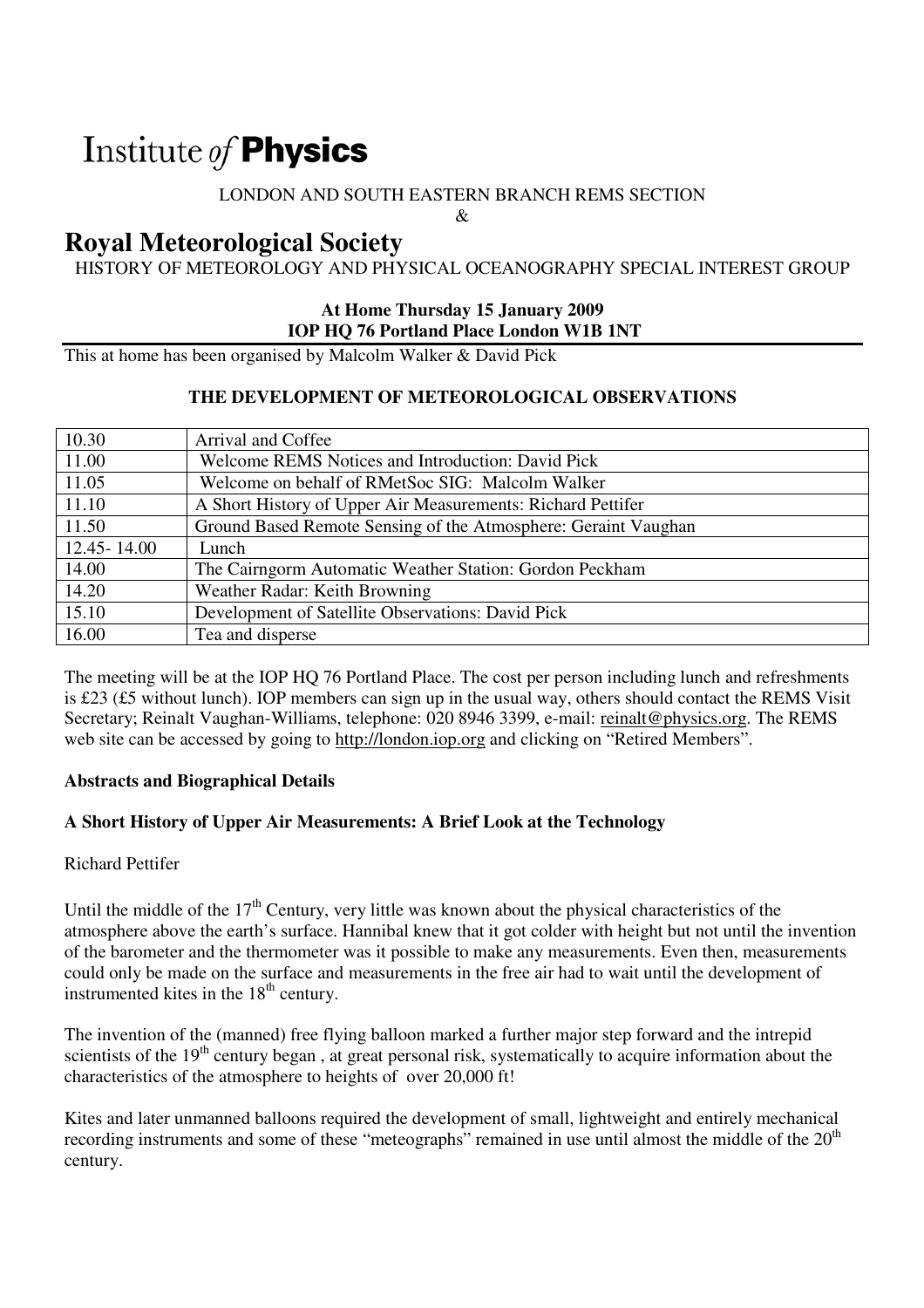But early in that century, the invention of radio telegraphy and the development of useable batteries led to the development of the radiosonde and for almost 80 years now, these devices in a variety of forms have been used operationally to measure the atmosphere with ever increasing accuracy. Although both ground based and space based remote sensing have appeared in the past twenty years or so, radiosonde measurements are still the most fundamental and important data source for both weather forecasting and climate studies.

Richard Pettifer joined the Met Office as a weather observer on leaving school in 1958. After a spell as a supervisor at an operational radiosonde station, he won a government scholarship to the Queen's University of Belfast where he gained a 1<sup>st</sup> in Physics. Returning to the Met Office, he began research into the use of high powered lasers as probes of the high atmosphere, work for which he gained a PhD in 1975. He then became the Head of Upper Air Instrument Development and the project manager for the introduction of the MkIII radiosonde system for the Met Office. He subsequently became the Head of Surface Instrumentation and then Assistant Director of Operational Instrumentation. In 1985 he left the Met Office to become the Managing Director of Vaisala (UK) Ltd where he spent 13 years and was responsible for providing the next generation radiosonde systems for both the Met Office and the UK Army and for the development of automatic observing systems for many surface applications. He retired from industry in 1998 and became the Executive Director of the Royal Meteorological Society, a post he held until 2006. He is now the General Secretary of PRIMET. He is a Fellow of the Royal Meteorological Society, a Chartered Meteorologist, a Chartered Environmentalist and was awarded the MBE in 2008 for services to Science and the Community.

#### **Ground Based Remote Sensing of the Atmosphere**

#### Geraint Vaughan

The technique of active remote sensing of the atmosphere at optical wavelengths began soon after the Second World War with the use of searchlights to measure cloud base. Very soon after the invention of the laser, it was realised that this was a perfect light source for upper atmospheric measurement, and indeed the first lidar paper (Fiocco and Smullin 1963) reported measurements from 60 - 140 km altitude! The eruption of Mt Agung in 1963 provided an easily-observed stratospheric aerosol layer which stimulated the development and application of the technique. A brief resume of developments to date will be given. In a similar way radar vertical profiling developed from wartime technology, specifically the observations of mysterious 'angels' or clear-air echoes on radar screens. Observations of the upper atmosphere were again first to be developed, becasue of the strong interest in ionospheric physics for radio communication. THe most widespread application of radar profiling today however is in the use of UHF to measure the boundary layer.

Geraint Vaughan joined, the Met Office in 1976, initially working on rocket-borne experiments to study the mesosphere which led to a DPhil at Oxford in 1983. On leaving the Met Office in 1984 to take up a post at the University of Wales, Aberystwyth, he developed an interest in building and using lidars, and in exploiting radar vertical profiling of the atmosphere. He is Professor of Atmospheric Physics at Manchester since 2005, and Director of Weather Research at the National Centre for Atmospheric Science since 2007. He recently completed his term as president of R Met S and is currently a Vice President of the Society.

#### **The Cairngorm Automatic Weather Station**

#### Gordon Peckham

For more than 30 years, Heriot-Watt University Physics Department (now part of the School of Engineering and Physical Sciences) has operated an automatic weather station (AWS) on the summit of Cairn Gorm. When Desmond Smith proposed the project in 1976, there had been few continuous sets of mountain weather observations since the closure of the Ben Nevis observatory in 1904. The Cairn Gorm provides a particularly